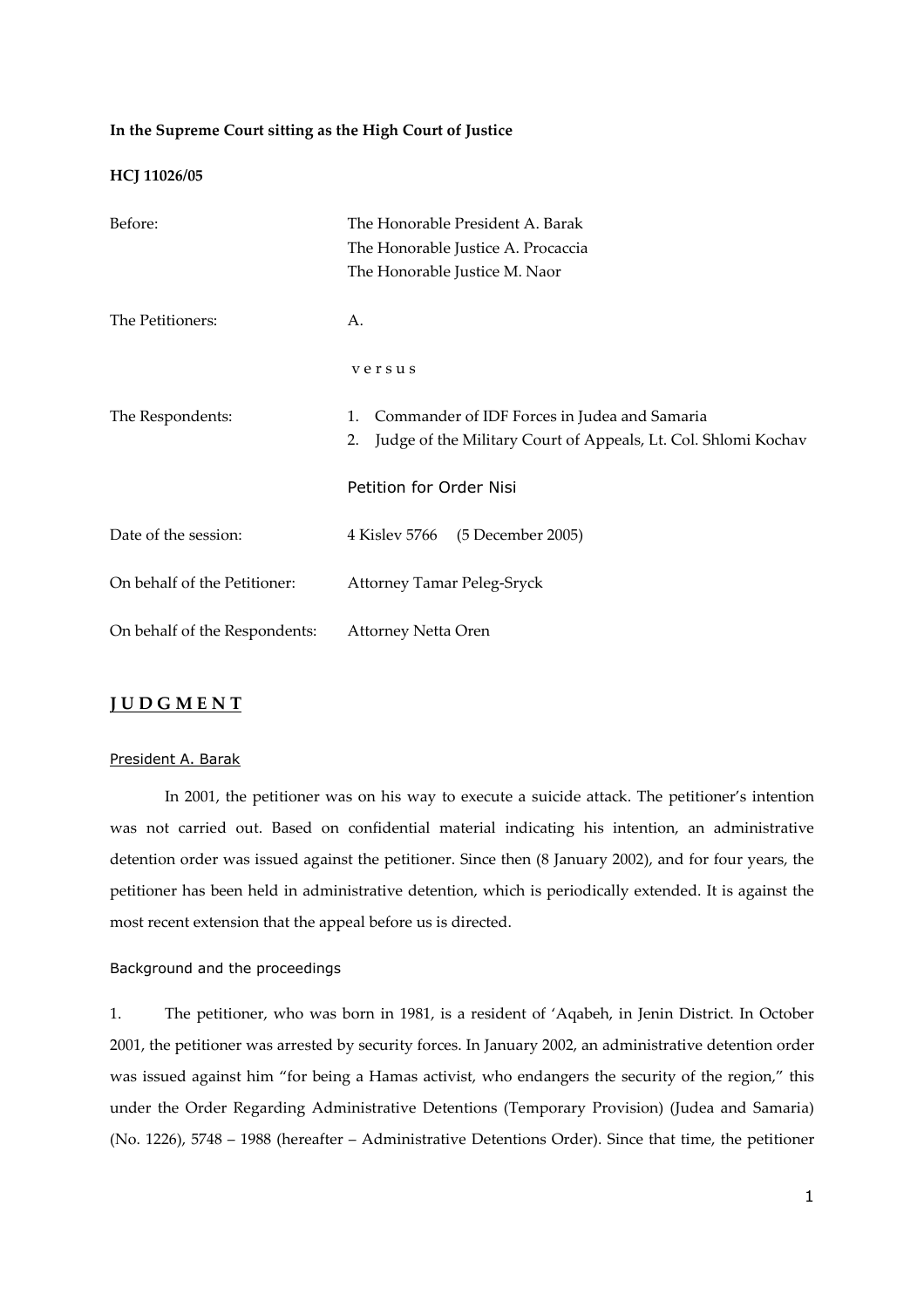has been held in administrative detention, the validity of the orders being renewed from time to time, while emphasizing that his detention is "for being active in hostile terrorist activity with intentions to carry out serious terrorist attacks." The last administrative detention order (of 19 September 2005) – which Respondent 1 issued – extended the petitioner's detention from 26 September 2005 to 25 December 2005.

2. The administrative detention order was brought before a jurist judge, in accordance with the provisions of the Administrative Detentions Order, in the military court in Ketziot (Military Judge Captain Menachem Lieberman). The military judge considered at length the petitioner's contention that there had been a defect in the process of judicial review of his detention, in that his case did not commence being investigated before a judge within eight days, as the order directs. He also studied privileged material, which raised substantial suspicion that the petitioner intended to carry out a suicide attack. The judge decided to shorten the detention order, to two months. He did so taking account of the updated privileged material, taking account of the petitioner's detention, and taking account of the procedural flaw that took place in his case. The judge added that extension of the detention for another period would not be allowed unless new and meaningful material is presented.

3. The military prosecutor appealed this decision before the Military Court of Appeals in Judea and Samaria (Respondent 2). The Military Court of Appeals accepted the appeal, and reinstituted the administrative detention in its entirety. The court held that, even if there was a certain deviation from the required procedure, "this is only one consideration among various considerations." The petitioner was not caused any meaningful injustice, inasmuch as grounds for administrative detention existed. The Military Court of Appeals described the picture received from the privileged material, as follows:

> Indeed, the most severe information was received in 2001 and it testifies to the decision of [the petitioner] to carry out a suicide attack, to the seriousness of his intentions (that did not remain solely in the realm of desire), and to his ties with the military-activity infrastructure of Hamas. In addition, there is information relating to 2002. . . that also supports the evidence of [the petitioner's] murderous intentions, and his connection to the military infrastructure. Also, later, information was added, but it is not very significant.

 The court related, then, to the quality and updated nature of the intelligence material in the petitioner's case. The court held – based on this material – that even after four years, the petitioner was very dangerous. It was found that there was reasonable basis to assume that the petitioner did not change his demeanor. For these reasons, and in light of the security situation presently prevailing in the Territories, the appeal of Respondent 1 was accepted and the administrative detention order was approved in its entirety.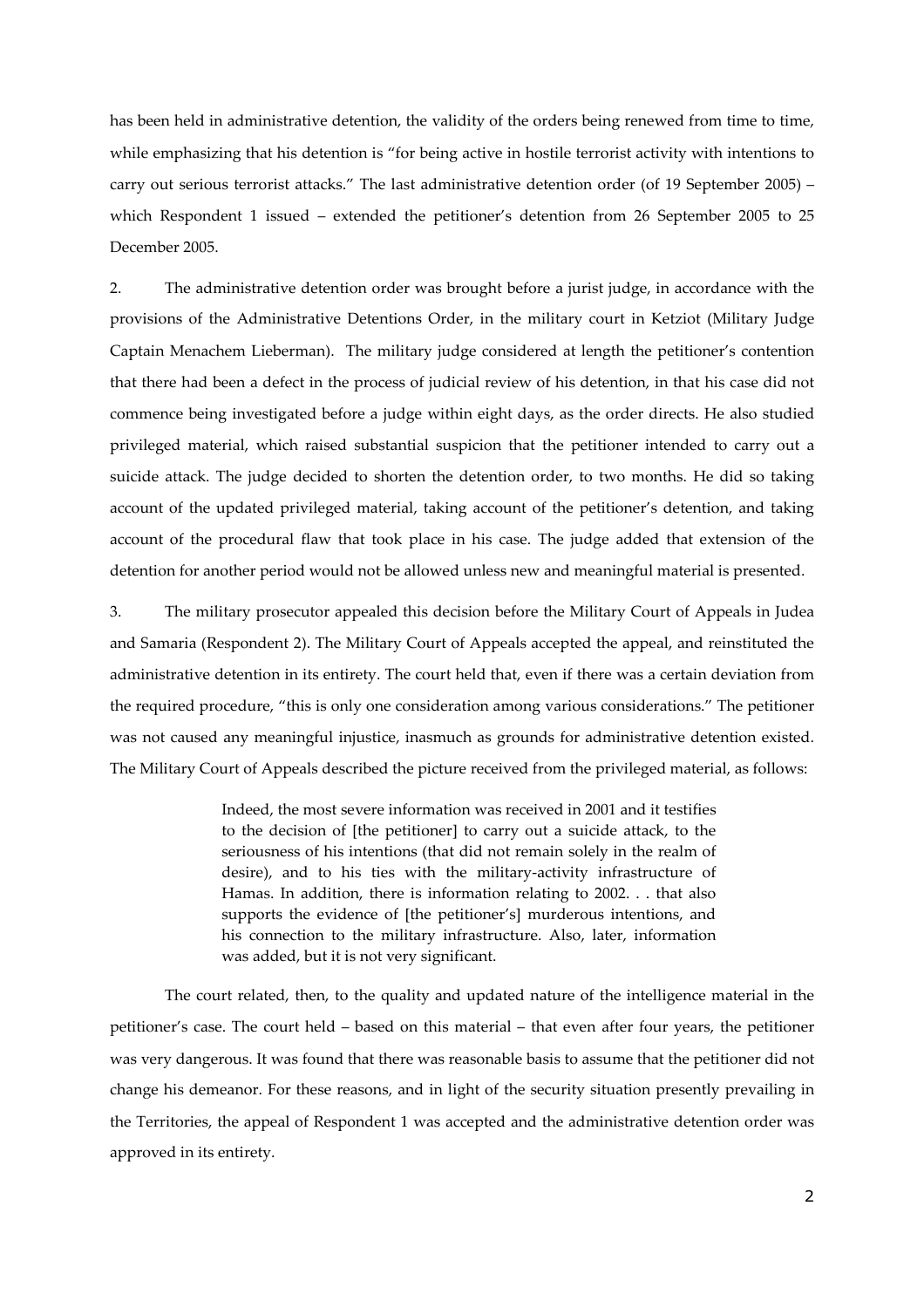4. In the petition before us, the petitioner complains that he has been held in administrative detention, for four years, based on intelligence material that was submitted four years ago. The new material in his case- the petitioner believes – does not present anything new but reinforces the earlier material. According to his way of thinking, even if the earlier material in his case is credible, and the suspicions against him are correct, it is improper to hold him in administrative detention for such a long period of time. Administrative detention is intended to prevent a future danger. The test for future dangerousness of an administrative detainee must be a stringent test, a test of actual, almost certain danger. This is especially so when the petitioner has been held in administrative detention for so long. The respondents object to the petitioner's release or shortening of the period of administrative detention. They are of the opinion that the petitioner – and this also appears from the privileged material in his case – is "active in hostile terrorist activity with intentions to carry out serious terrorist attacks." The detention order was lawfully issued, it having been found that the petitioner poses actual danger to the security of the region and the public. At the present time, in which the security situation is not calm, extension of his detention is necessary despite the long period of time that he has been held in administrative detention.

## The normative outline

5. The power to order administrative detention is granted, in the Administrative Detentions Order, to Respondent 1. The Administrative Detentions Order states the conditions in which Respondent 1 may order administrative detention. These reasons are security reasons (see HCJ 5784/03, *Salameh v. Commander of IDF Forces in Judea and Samaria,* P. D. 57 (6) 721, 725 (hereafter – *Salameh*)). Respondent 1 may only exercise his power if there is a "reasonable basis to assume that reasons of security of the region or public security require that a particular person be held in detention" and there are "imperative security reasons" for this (sections 1(a), 3 of the Administrative Detentions Order (see, also, *Salameh,* supra). Indeed, imprisonment of a person in administrative detention severely impedes a person's liberty. "Liberty is denied, not by a court, but by an administrative authority; not in a judicial proceeding, but by administrative decision; generally, not on the basis of disclosed facts, which one can cope with, but on the basis of privileged material (comments of Justice Zamir in HCJ 2320/98, *Al-'Amleh v. Commander of IDF Forces in Judea and Samaria,*  P. D. 52 (3) 346, 349). In considering issuance of an administrative detention order, the military commander must balance the right of the administrative detainee to personal liberty against the security considerations. The work of balancing the severe harm to freedoms of the individual and public security is not simple. This task is imposed on the military commander. He has discretion in the matter.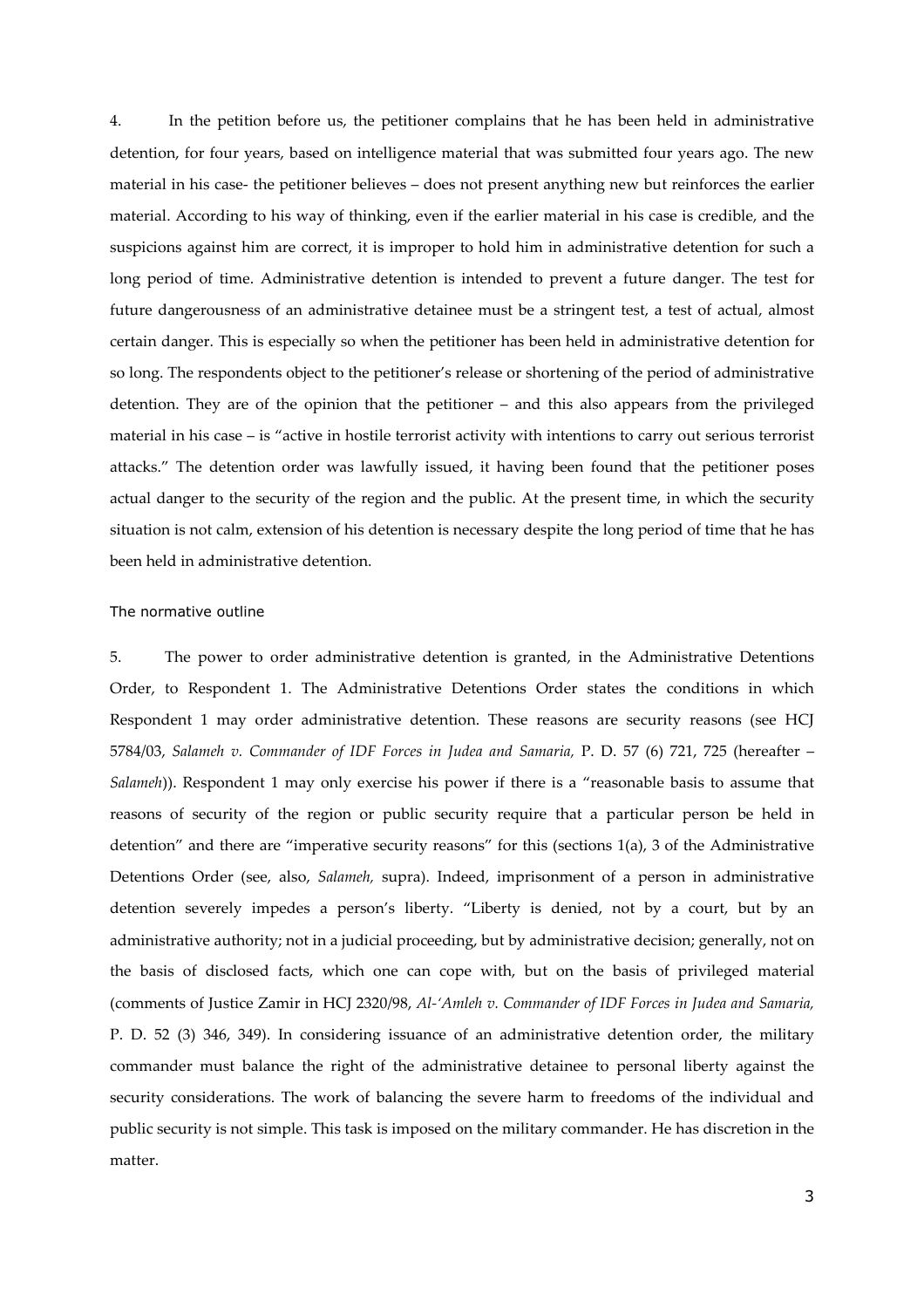6. The military commander must exercise his discretion proportionately. In this context, the length of time a person has been in administrative detention is important. I noted this in the past, in the context of the Emergency Powers (Detentions) Law, 5739 – 1979:

> Administrative detention cannot continue indefinitely. The longer the period that the detention lasts, the greater the need for reasons of considerable weight to justify further extension of the detention. With the passage of time, the means of administrative detention become so burdensome as to cease to be proportionate. Indeed, even when the power to impair liberty by means of a detention order is given, use of this power must be proportionate. It is forbidden to cross the "breaking point" beyond which the administrative detention is no longer proportionate (Crim. Reh. 7048/97, *A. and other Anonymous Persons v. Minister of Defense,* P. D. 54 (1) 721, 744).

 These comments are appropriate also for administrative detention under the Administrative Detentions Order (compare *Salameh,* supra, 726). "The longer the administrative detention lasts, the greater the weight of the detainee's right to personal liberty grows in balancing it against considerations of the public interest, and with it increases the burden on the competent authority to provide a basis for the necessity of continuing to hold the person in detention" (HCJ 11006/04, *Qadri v. Commander of IDF Forces in Judea and Samaria* (not reported), paragraph 6; see, also, HCJ 4960/05, *G'afreh v. Commander of IDF Forces in the West Bank* (not reported)).

7. The question of proportionality of the use of the means of administrative detention will be examined according to the objective underlying the Administrative Detentions Order. The order empowers the military commander to order administrative detention when reasons of public security dictate. The administrative detention anticipates a future danger. It is, at its basis, not a punitive means, but a preventive means (compare Adm. App. 8607/04, *Fahima v. State of Israel* (not reported), paragraph 8). Taking into account this objective of administrative detention, it is understood that extension of the period of administrative detention must be examined in accordance with the period of detention and the degree of dangerousness posed by the detainee. Continuation of the detention is a function of the danger. This danger is examined according to the circumstances. It depends on the level of danger the evidence attributes to the administrative detainee. It depends on the credibility of the evidence itself and the degree to which it is up to date. The longer that the administrative detention lasts, the greater the burden imposed on the military commander to show the dangerousness of the administrative detainee.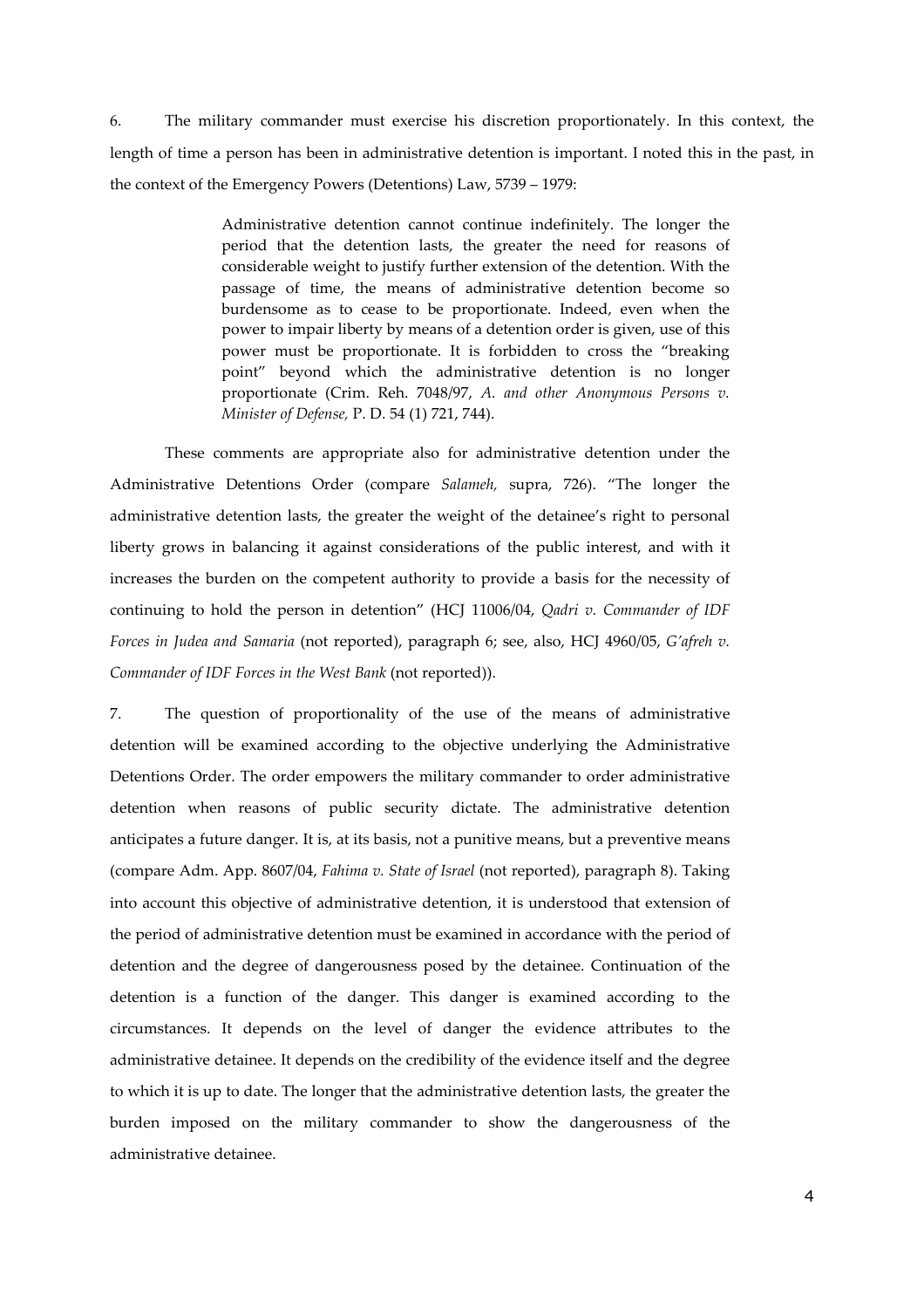8. The discretion given to the military commander is subject to judicial review. Because administrative detention infringes human rights, judicial review of this proceeding, both by the military courts and by this court, is very important. "The judicial review is substantive. . . The Military Court and the Military Court of Appeals may consider the question of the credibility of the evidentiary material, and not only examine if a reasonable authority would have made its decision on the basis of the aforesaid material. . . This judicial review is an internal part of consolidating the legality of the administrative detention order or of consolidating the legality of the extension of the order" (*Salameh,* supra, 726-727; see, also, HCJ 4400/98, *Barham v. Jurist Judge Lt. Col. Shefi,*  P. D. 52 (5) 337). The military courts must examine the material relating to holding a person in administrative detention. The judicial review must be done as soon as possible following the administrative detention (compare HCJ 3239/02, *Mar'ab v. Commander of IDF Forces in Judea and Samaria,* P. D. 57 (2) 349. 368-372); compare recently also HCJ 7607/05, *'Abdullah v. Commander of IDF Forces in the West Bank* (not reported), paragraph 9). Thus, where the detention orders specify a certain time in which the administrative detainee must be brought before a judge for the purpose of commencing the hearing in his matter (section 4(a) of the [Administrative Detentions Order; see, also, *Mar'ab,* 382-384). In addition to the military courts, the respondents' discretion is subject to the review of the High Court of Justice (compare HCJ 1052/05, *Federman v. OC Central Command Moshe Kaplinsky* (not reported), paragraph 6). "Although this court does not sit as an appellate court of the Military Court and of the Military Court of Appeals, in carrying out its judicial review, this court takes into account the severe harm to human rights of administrative detainees, and gives this factor substantial weight when examining the foundation that led the security authorities to impose administrative detention, and the discretion of the military courts" (*Salameh,* 726).

## From the general to the specific

9. The question placed before us is whether holding the petitioner in administrative detention for four years is lawful. In our opinion, the answer is yes. The intelligence material in the petitioner's case – which with the petitioner's consent we studied and which is extremely credible – reveals that the petitioner intended to carry out a suicide attack before he was arrested. More up-to-date intelligence material that dates from various times during the course of his detention indicates that these intentions of the petitioner have not changed. This credible material also reinforces previous material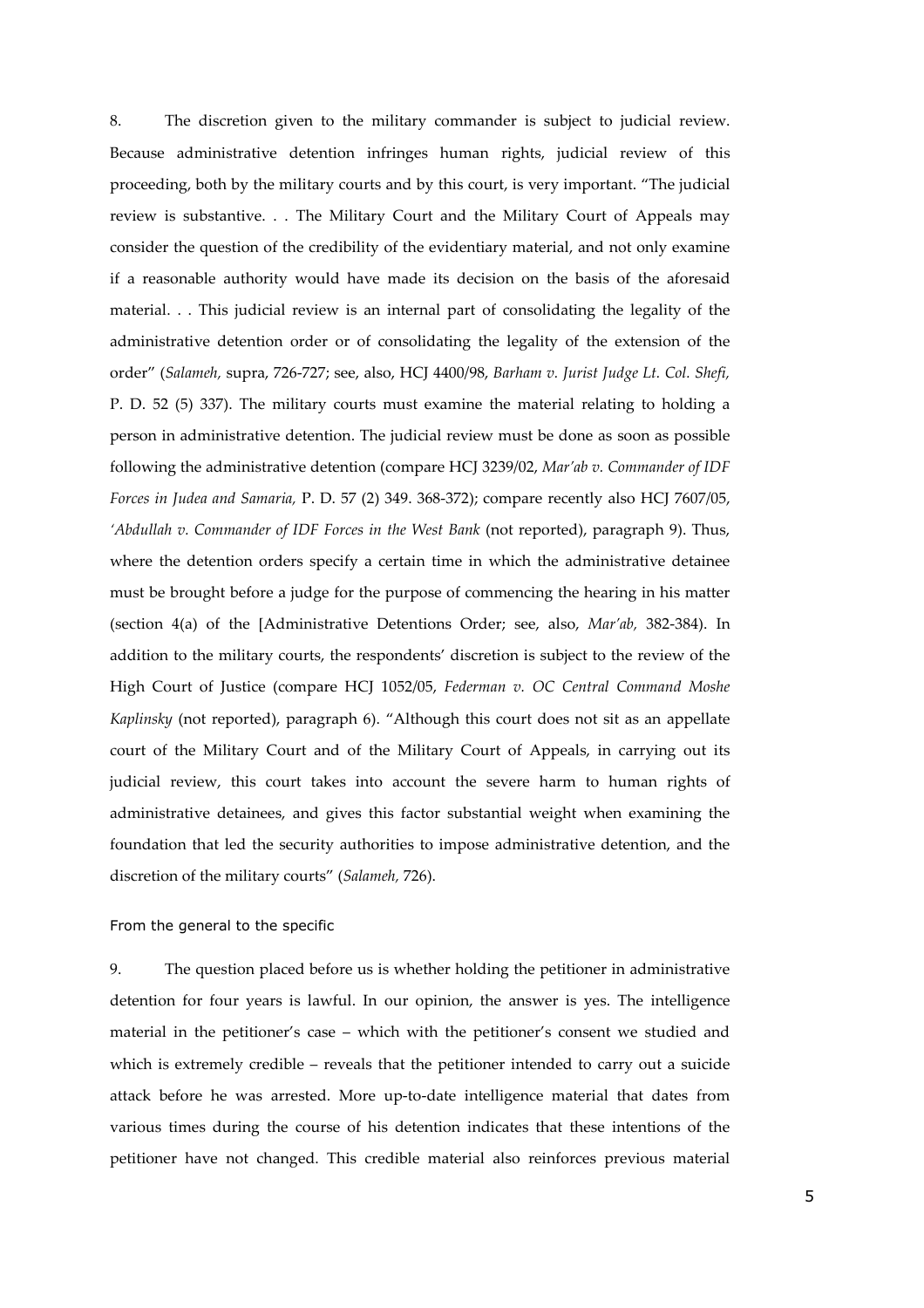regarding the petitioner's past intentions. These intentions, and those that were formed in the past, are prospective. So, too, the administrative detention and the danger that it seeks to prevent. In the situation of things before us, the privileged material in its entirety, both that which was received prior to his detention and that which was received during the period of his detention, indicate the petitioner's extreme dangerousness. The danger he poses is clear. His release from administrative detention at the present time, in which a bloody struggle between the terrorist organizations and the State of Israel is being waged, is comparable to releasing a "ticking bomb" waiting to be exploded. In this situation, when the dangerousness is so high, the decision of the respondents is reasonable even though the petitioner has been held in administrative detention for four years. Based on the information before us, we cannot assume that the prolonged stay in administrative detention reduced the petitioner's dangerousness. The material before us raises a sufficient evidentiary foundation, at the present time, to continue the petitioner's administrative detention. Indeed, the situation in the matter before us, in which the dangerousness of the petitioner is so high, might change in the future. The danger posed by the petitioner is liable to diminish if his intentions and plans change, or if there is a change in the present security situation in which terrorist organizations make frequent use of suicide terrorists to harm citizens of the state. But at the present time, and in the framework of the petition before us, we found that the military commander met the burden imposed on him to show that his decision is reasonable, and there are no grounds for our interference in the conclusions of the military courts.

The petition is denied.

The President

Justice A. Procaccia:

I concur.

**Justice** 

Justice M. Naor:

I concur.

Justice